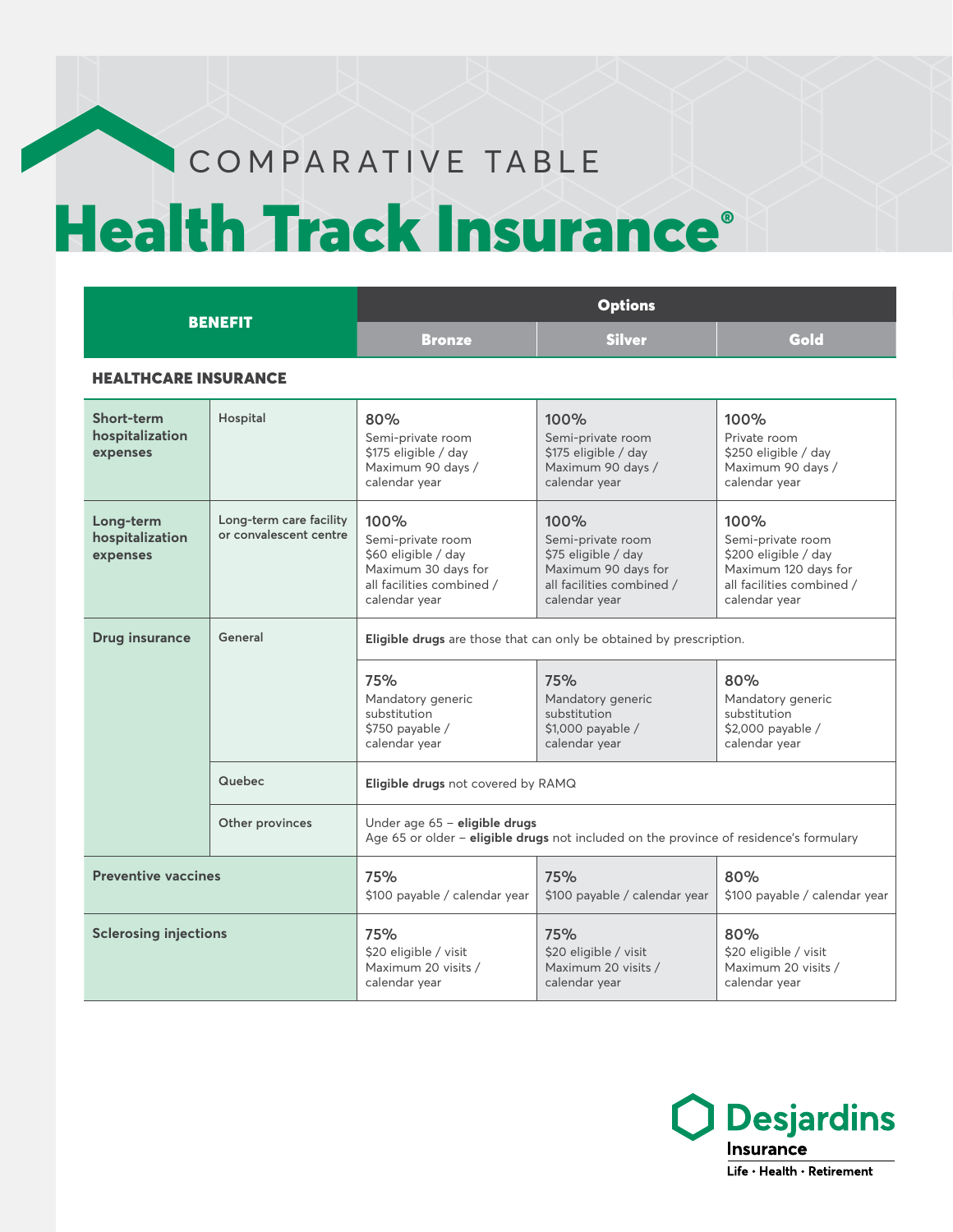|                | <b>Options</b> |               |      |
|----------------|----------------|---------------|------|
| <b>BENEFIT</b> | <b>Bronze</b>  | <b>Silver</b> | Gold |

## HEALTHCARE INSURANCE (CONT.)

| Paramedical<br><b>services</b> | General                                                                                                                                                                | 80%                                                                                                                                           | 80%                                                                                        | 90%                                                                                        |
|--------------------------------|------------------------------------------------------------------------------------------------------------------------------------------------------------------------|-----------------------------------------------------------------------------------------------------------------------------------------------|--------------------------------------------------------------------------------------------|--------------------------------------------------------------------------------------------|
|                                | Acupuncturist,<br>chiropractor, dietician,<br>naturopath, osteopath,<br>podiatrist or chiropodist                                                                      | \$40 eligible / treatment<br>\$400 payable / calendar year<br>for all specialists combined                                                    | \$40 eligible / treatment<br>\$750 payable / calendar year<br>for all specialists combined | \$50 eligible / treatment<br>\$850 payable / calendar year<br>for all specialists combined |
|                                | Imaging techniques<br>ordered by a chiropractor,<br>osteopath, podiatrist<br>or chiropodist                                                                            | Not covered                                                                                                                                   | \$40 payable / calendar year<br>for all services combined                                  | \$40 payable / calendar year<br>for all services combined                                  |
|                                | Audiologist, occupational<br>therapist or speech<br>therapist                                                                                                          | \$40 eligible / treatment<br>\$250 payable / calendar year<br>for all specialists combined                                                    | \$40 eligible / treatment<br>\$500 payable / calendar year<br>for all specialists combined | \$50 eligible / treatment<br>\$500 payable / calendar year<br>for all specialists combined |
|                                | Massage therapist,<br>orthotherapist<br>or kinesiologist                                                                                                               | Not covered                                                                                                                                   | Not covered                                                                                | \$50 eligible / treatment<br>\$250 payable / calendar year<br>for all specialists combined |
|                                | Physiotherapist, physical<br>rehabilitation therapist<br>or sports therapist                                                                                           | \$40 eligible / treatment<br>\$250 payable / calendar year<br>for all specialists combined                                                    | \$40 eligible / treatment<br>\$500 payable / calendar year<br>for all specialists combined | \$50 eligible / treatment<br>\$500 payable / calendar year<br>for all specialists combined |
|                                | Nurse specialized in<br>psychotherapy (services<br>rendered in a private<br>office only), psychologist,<br>psychotherapist, social<br>worker or guidance<br>counsellor | Eligible amount of \$40 per<br>treatment, up to a payable<br>amount of \$400 for all<br>specialists per Insured<br>Person each Calendar Year. | \$1,000 payable / calendar<br>year for all specialists<br>combined                         | \$1,000 payable / calendar<br>year for all specialists<br>combined                         |
| Ambulance                      |                                                                                                                                                                        | 80%<br>\$750 payable / calendar year                                                                                                          | 100%<br>\$1000 payable / calendar year                                                     | 100%<br>\$2000 payable / calendar year                                                     |
| <b>Mobility aids</b>           | Wheelchair                                                                                                                                                             | 80%<br>\$2,000 payable / 60 months                                                                                                            | 80%<br>\$2,400 payable / 60 months                                                         | 90%<br>\$2,500 payable / 60 months                                                         |
| Orthopaedic                    | General                                                                                                                                                                | 80%                                                                                                                                           | 80%                                                                                        | 90%                                                                                        |
| supplies                       | Conventional hospital bed                                                                                                                                              | \$1,500 payable / lifetime                                                                                                                    | \$1,500 payable / lifetime                                                                 | \$2,000 payable / lifetime                                                                 |
|                                | Orthopaedic shoes                                                                                                                                                      | \$150 payable / calendar year                                                                                                                 | \$250 payable / calendar year                                                              | \$500 payable / calendar year                                                              |
| Ortheses and<br>prostheses     | General                                                                                                                                                                | 80%                                                                                                                                           | 80%                                                                                        | 90%                                                                                        |
|                                | Podiatric orthesis                                                                                                                                                     | \$150 payable / calendar year                                                                                                                 | \$250 payable / calendar year                                                              | \$500 payable / calendar year                                                              |
|                                | <b>Rigid orthesis</b>                                                                                                                                                  | \$750 payable / calendar year                                                                                                                 | \$1,000 payable / calendar year                                                            | \$1,000 payable / calendar year                                                            |
|                                | Artificial limb or<br>artificial eye                                                                                                                                   | \$1,000 payable / calendar<br>year for all services combined                                                                                  | \$2,500 payable / calendar<br>year for all services combined                               | \$2,500 payable / calendar<br>year for all services combined                               |
|                                | External breast prosthesis                                                                                                                                             | \$200 payable / 24 months                                                                                                                     | \$200 payable / 24 months                                                                  | \$200 payable / 24 months                                                                  |
|                                | <b>Hearing aids</b>                                                                                                                                                    | \$300 payable / 60 months                                                                                                                     | \$600 payable / 60 months                                                                  | \$800 payable / 60 months                                                                  |
|                                | Wigs and hairpieces                                                                                                                                                    | \$300 payable / lifetime                                                                                                                      | \$300 payable / lifetime                                                                   | \$350 payable / lifetime                                                                   |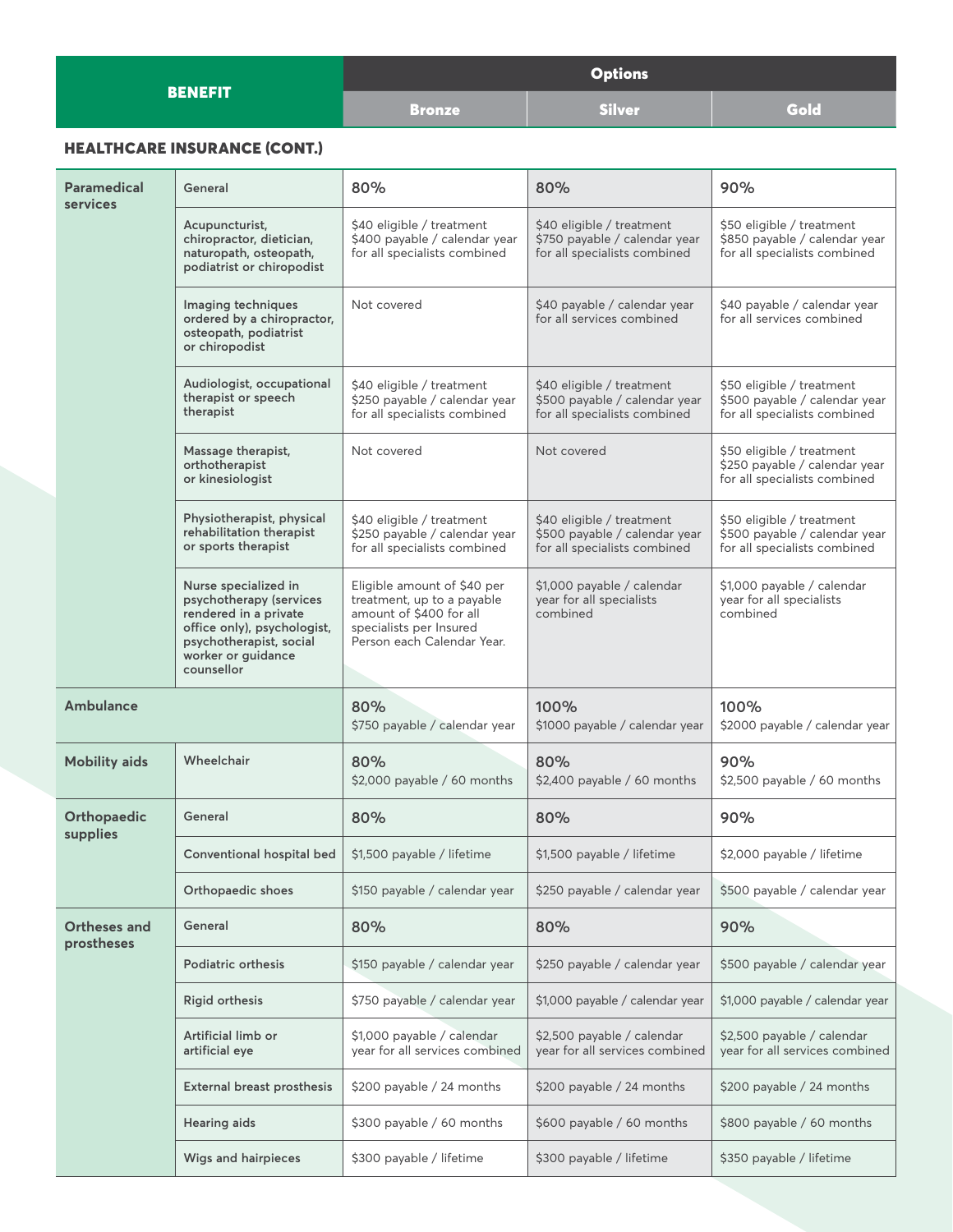| <b>BENEFIT</b> | <b>Options</b> |               |      |
|----------------|----------------|---------------|------|
|                | <b>Bronze</b>  | <b>Silver</b> | Gold |

### HEALTHCARE INSURANCE (CONT.)

| <b>Therapeutic</b><br>equipment | General                                               | 80%                                                               | 80%                                                               | 90%                                                                                                                                                                         |
|---------------------------------|-------------------------------------------------------|-------------------------------------------------------------------|-------------------------------------------------------------------|-----------------------------------------------------------------------------------------------------------------------------------------------------------------------------|
|                                 | Glucometer                                            | \$200 payable / 60 months                                         | \$300 payable / 60 months                                         | \$300 payable / 48 months                                                                                                                                                   |
|                                 | Artificial breathing<br>apparatus                     | \$750 payable / lifetime                                          | \$1,500 payable / lifetime                                        | \$1,500 payable / lifetime                                                                                                                                                  |
|                                 | <b>TENS nerve stimulators</b>                         | \$750 payable / lifetime                                          | \$1,500 payable / lifetime                                        | \$1,500 payable / lifetime                                                                                                                                                  |
|                                 | Other therapeutic<br>equipment                        | \$750 payable / calendar year                                     | \$1,000 payable / calendar year                                   | \$1,000 payable / calendar year                                                                                                                                             |
|                                 | Therapeutic medical<br>supplies                       | \$200 payable / calendar year                                     | \$200 payable / calendar year                                     | \$200 payable / calendar year                                                                                                                                               |
| <b>Medical</b><br>supplies      | General                                               | 80%                                                               | 80%                                                               | 90%                                                                                                                                                                         |
|                                 | <b>Elastic support stockings</b>                      | \$250 payable / calendar year                                     | \$250 payable / calendar year                                     | \$500 payable / calendar year                                                                                                                                               |
|                                 | Diapers for incontinence                              | Not covered                                                       | \$250 payable / calendar year                                     | \$250 payable / calendar year                                                                                                                                               |
| <b>Diagnostic</b><br>services   | Imaging techniques and<br>diagnostic laboratory tests | 80%<br>\$400 payable / calendar year<br>for all services combined | 80%<br>\$500 payable / calendar year<br>for all services combined | 90%<br>\$1,000 payable / calendar year<br>for all services combined                                                                                                         |
| <b>Treatment</b><br>following   | General                                               | 80%                                                               | 80%                                                               | 90%                                                                                                                                                                         |
| an accident                     | Dental surgery (accident<br>involving healthy teeth)  | \$2,500 payable / accident                                        | \$5,000 payable / accident                                        | \$5,000 payable / accident                                                                                                                                                  |
|                                 | <b>Cosmetic surgery</b>                               | Not covered                                                       | \$5,000 payable / accident                                        | \$5,000 payable / accident                                                                                                                                                  |
| <b>Detoxification</b>           |                                                       | Not covered                                                       | Not covered                                                       | 90%<br>\$80 payable / day<br>\$2,500 payable / lifetime                                                                                                                     |
| <b>Vision care</b>              | Eye examinations,<br>eyeglasses or<br>contact lenses  | Not covered                                                       | Not covered                                                       | 100%<br>Child (under age 18):<br>\$200 payable / 12 consecutive<br>months for all care combined<br>Adult: \$200 payable /<br>24 consecutive months<br>for all care combined |
| Home nursing care               |                                                       | 80%<br>\$150 eligible / day<br>\$3,000 payable / calendar year    | 80%<br>\$200 eligible / day<br>\$4,000 payable / calendar year    | 90%<br>\$225 eligible / day<br>\$5,000 payable / calendar year                                                                                                              |
| Convalescent<br>care            | Home care                                             | Not covered                                                       | Not covered                                                       | 90%<br>\$60 eligible / day<br>30 days / convalescence<br>Maximum 2 convalescent<br>periods / calendar year                                                                  |
|                                 | <b>Travelling expenses</b>                            | Not covered                                                       | Not covered                                                       | 90%<br>\$30 eligible / trip<br>Maximum \$350 per<br>convalescence                                                                                                           |
|                                 | <b>Custodial services</b><br>for children             | Not covered                                                       | Not covered                                                       | 90%<br>\$25 eligible / day                                                                                                                                                  |